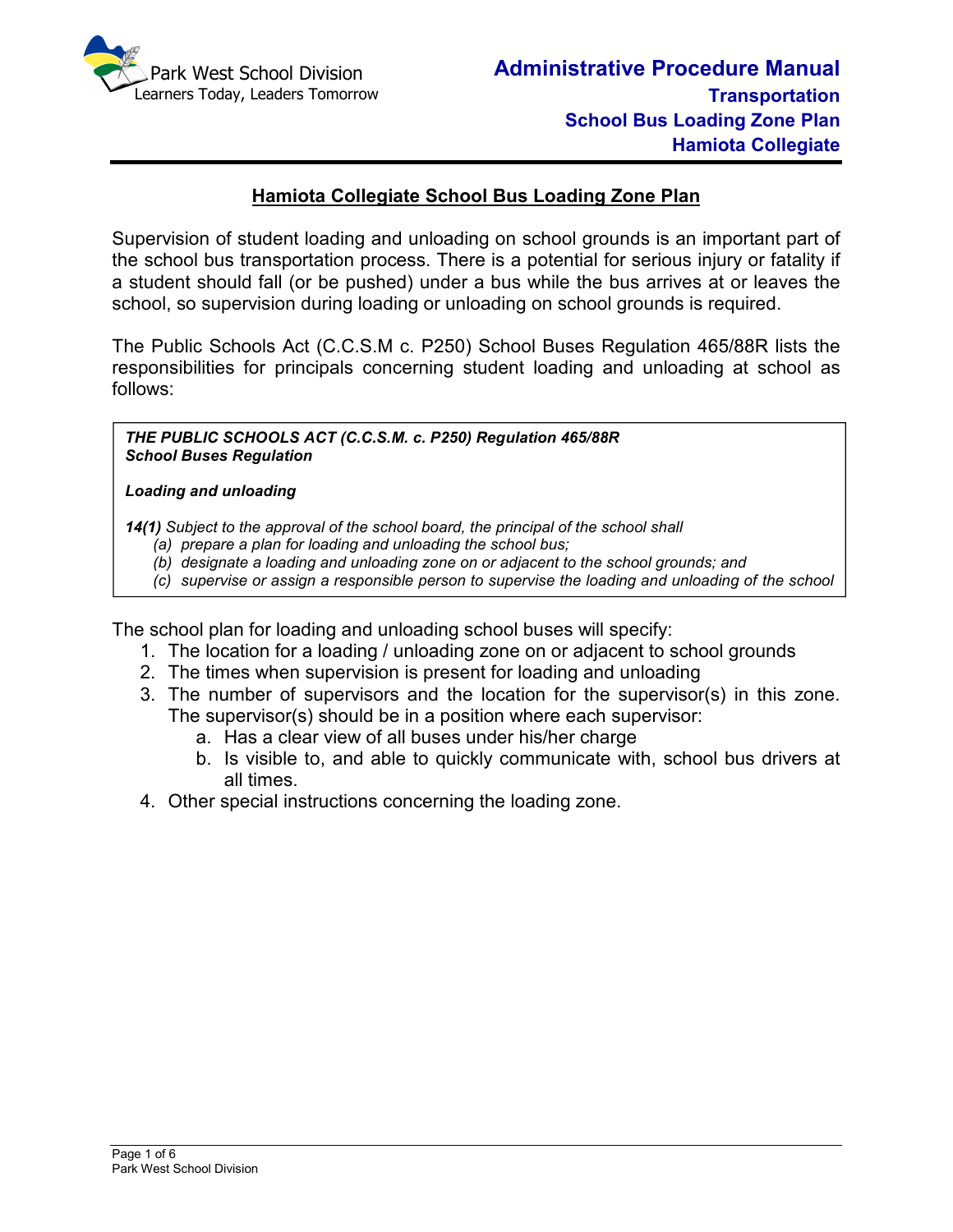

# **Loading Zone Plan**

# **School:** HAMIOTA COLLEGIATE

### **Transportation Contacts:**

- 1. Transportation Supervisor (204) 842-2111 office, (204) 821-5004 cell
- 2. Transportation Assistant (204) 842-2104

Loading zone location: Traffic loop east of school

**Supervision times:** 8:35 a.m. to 8:50 a.m.3:20 p.m. to 3:25 p.m.

#### **TO BE FILLED OUT BY THE SCHOOL:**

| <b>Supervisor</b> | <b>Location</b><br>(Marked with an "X") | <b>Schedule</b><br>(a.m. / p.m.) | Alternate person |
|-------------------|-----------------------------------------|----------------------------------|------------------|
|                   |                                         |                                  |                  |
|                   |                                         |                                  |                  |
|                   |                                         |                                  |                  |
|                   |                                         |                                  |                  |
|                   |                                         |                                  |                  |
|                   |                                         |                                  |                  |
|                   |                                         |                                  |                  |
|                   |                                         |                                  |                  |
|                   |                                         |                                  |                  |
|                   |                                         |                                  |                  |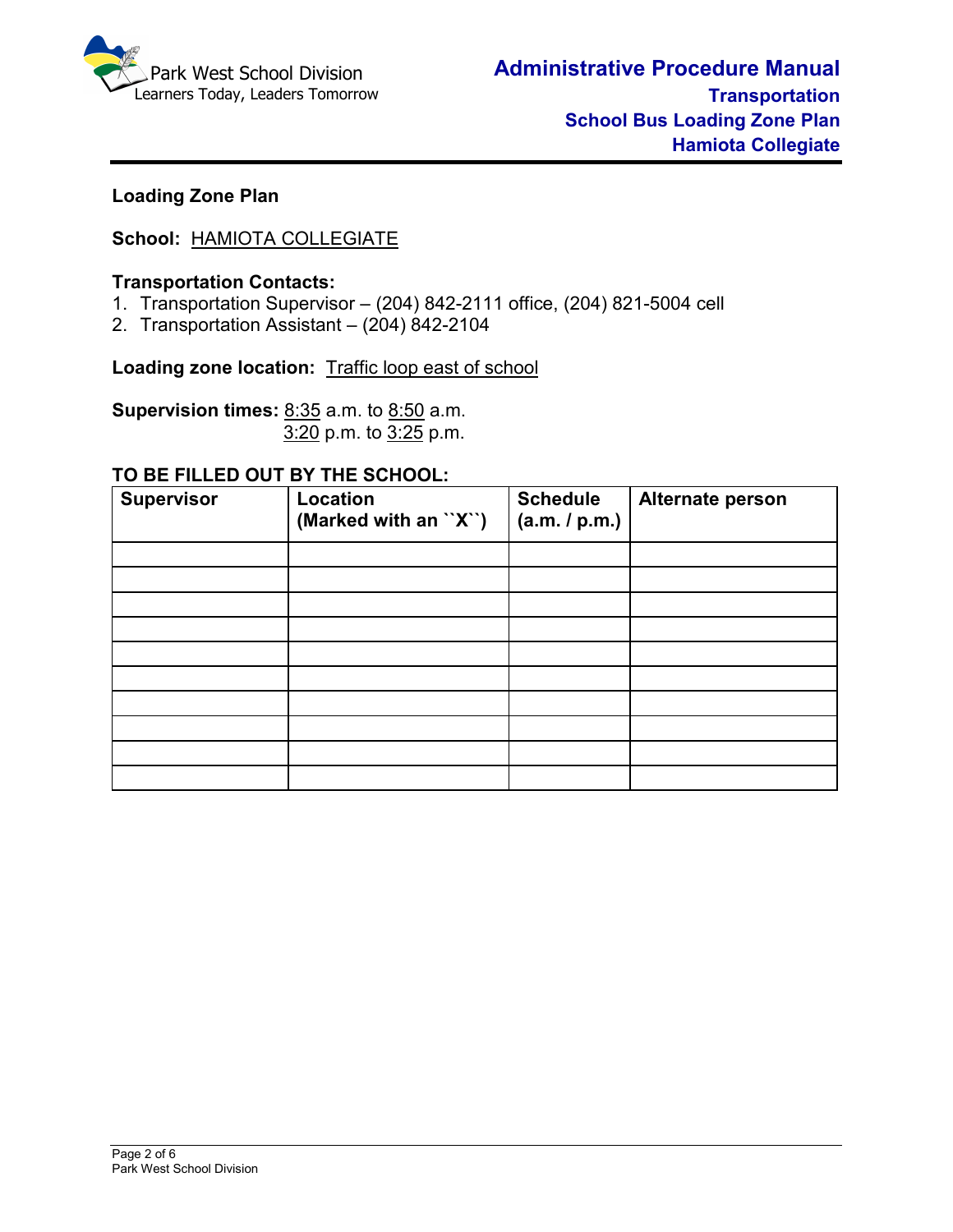





# **Unloading – Special Instructions**

- 1. Unloading Process:
	- a. Buses unload outside the main school entrance on the east side of the school. Buses enter the traffic loop from the north, stopping at the main door to unload one at a time. Buses continue south and exit onto Hwy 21. The order of buses to unload may vary from day to day.
	- b. Other buses stop and wait while a school bus has loading lights flashing to indicate the school bus is loading or unloading students. Other vehicle traffic travelling in the traffic loop must also stop and wait while a school bus has loading lights flashing.
	- c. Supervisor stands outside the main entrance doors in clear view of the bus driver.
- 2. Parent drop-off:
	- a. Parents drop students off at the main school entrance on the east side of the school in the traffic loop. Parent traffic must stop for buses when loading lights are flashing.
- 3. Town students:
	- a. Town students arrive at the school using street sidewalks and crosswalks and use the main doors at the east side of the school.
	- b. Crossing guards are not used at the Collegiate.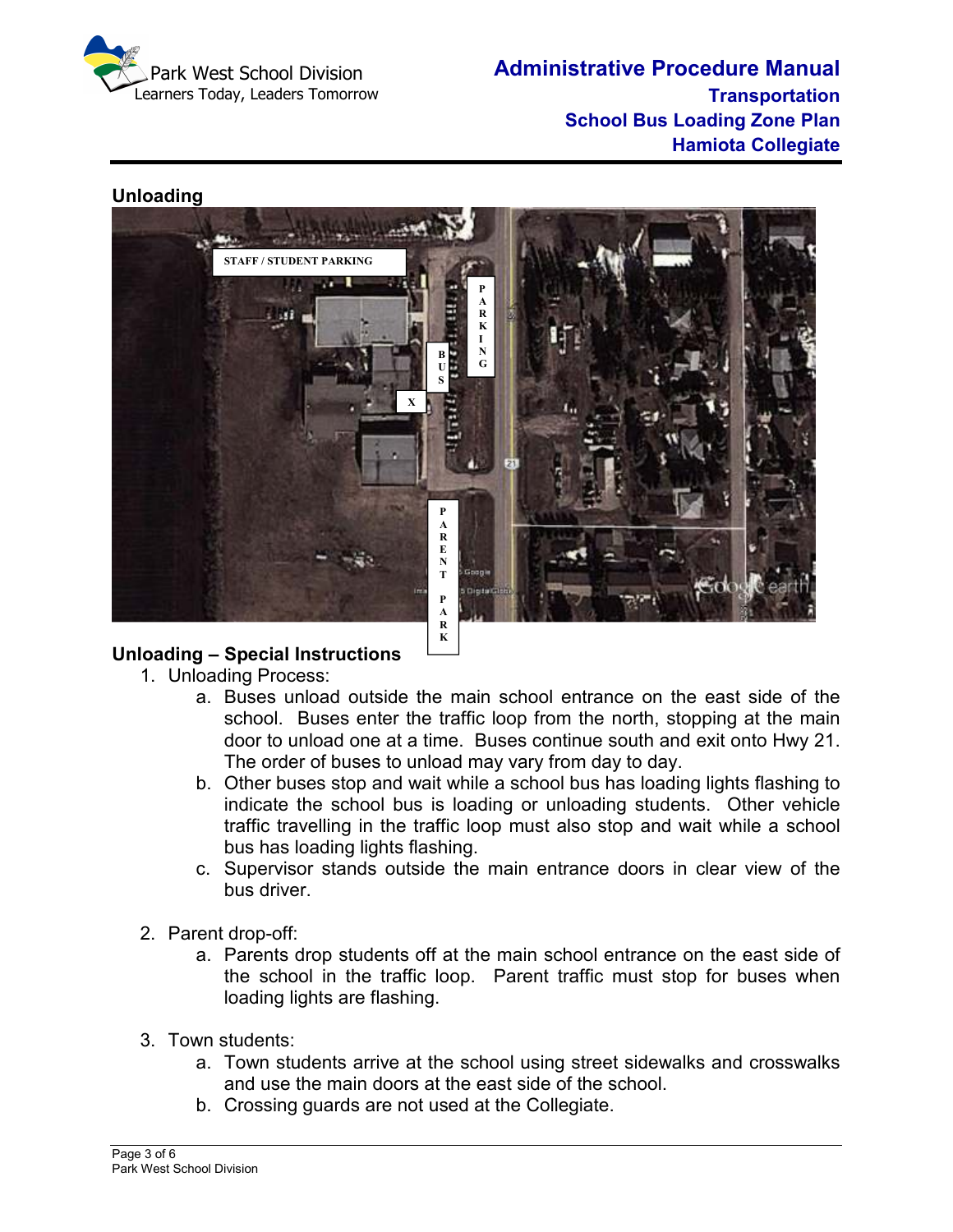

#### **Unloading – General Instructions**

- 1. The supervisor(s) is/are expected to be on duty just prior to the buses arriving. Supervisor(s) may watch for the arrival of the first bus from inside the school, but must be in position when the bus has entered the loading zone.
- 2. Arrival times vary within a specified range of unloading times; supervision must be provided for the entire duration as set out in the plan. Due to any extenuating circumstances on any given day, this period may be further expanded beyond normal times.
- 3. Unload only one bus at a time, even if two or more are present. Bus Drivers are not to unload students until a supervisor is present.
- 4. The supervisor(s) is/are to stay clear of the bus's path, maintain the designated location, and ensure that students exit the bus leading directly away from the entrance door to a safe area.
- 5. Watch for pushing or shoving. Report any misconduct in the loading zone to the principal or designate.
- 6. Once the driver indicates the bus is empty, scan under the bus. Be sure to look at the bottom of all six wheels.
- 7. Direct the school bus driver to proceed when it is clear and safe to do so.
	- a. Give the driver the thumbs-up sign to indicate "All clear".
	- b. If not, put both hands out, palms toward the driver, in a "Stop Do Not Move" sign.
- 8. Watch the bus until it leaves the loading zone.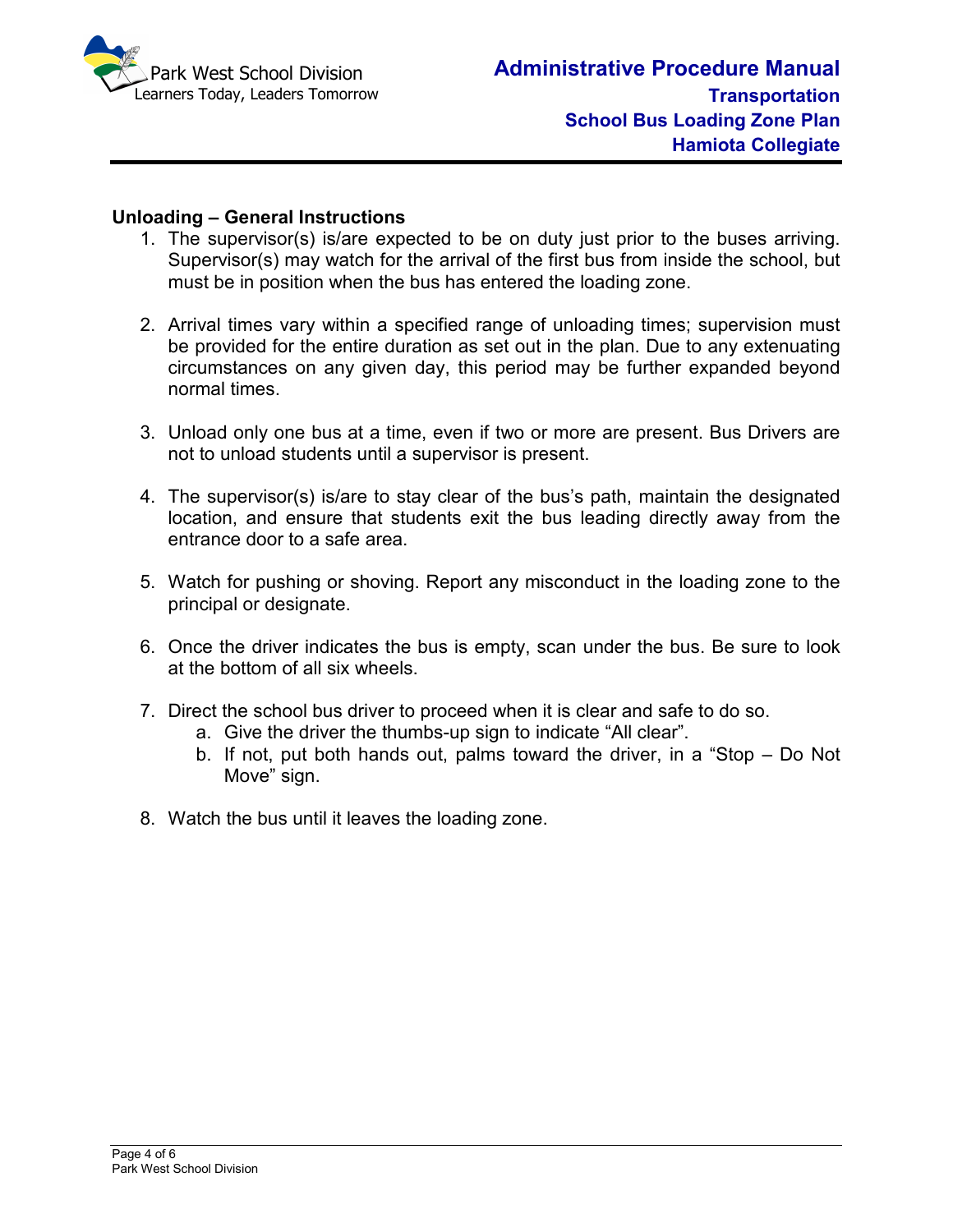



### **Loading – Special Instructions:**

- 1. Loading Process:
	- a. After loading students at the Elementary School, buses line up along the east side of the school in the traffic loop as shown above:
		- K1, K2, HAM1, HAM7, HAM3, HAM6, HAM5
	- b. Dismissal bell rings at 3:20pm and students begin loading.
	- c. Buses depart at approximately 3:25pm when the supervisor waves to the front driver to depart.
	- d. Supervisor stands outside of the school main entrance doors in clear view of the bus driver(s).
	- e. In conjunction with the school bus driver checking his/her passenger list, the supervisor will determine that all students have loaded the appropriate bus and indicate that the buses may safely depart from the loading zone.
		- i. If a student misses his/her bus, the school contacts the Division office to contact the bus driver by bus radio. If contact can't be made with the bus driver, the school contacts parents to arrange for alternate transportation for the student.
- 2. Parent pick-up:
	- a. Parents pick students up south of the traffic loop beside the soccer field during loading time or at the main school entrance on the east side of the school after the buses have departed.